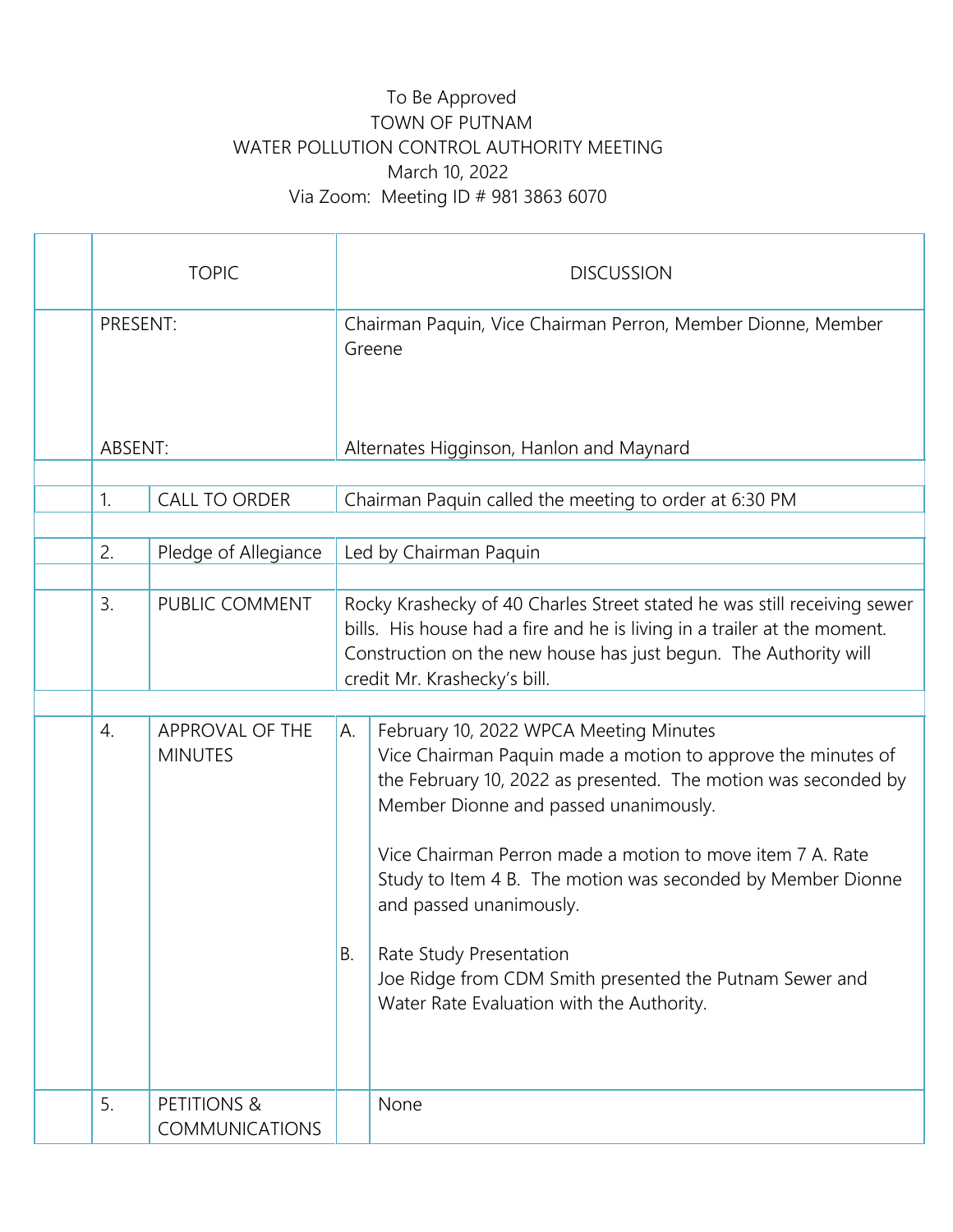| 6.  | <b>STAFF REPORTS</b>                 | А.<br>Β. | Finance Director<br>Finance Director Benway reviewed the finance report with the<br>Authority.<br><b>WPCA Superintendent</b><br>Sewer Plant Manager Didato reviewed his report with the<br>Authority.<br>WPCA Superintendent Lynch reviewed his report with the<br>Authority.                                                                                                                                                                                                                                                                                                                                                                                   |
|-----|--------------------------------------|----------|-----------------------------------------------------------------------------------------------------------------------------------------------------------------------------------------------------------------------------------------------------------------------------------------------------------------------------------------------------------------------------------------------------------------------------------------------------------------------------------------------------------------------------------------------------------------------------------------------------------------------------------------------------------------|
| 7.  | <b>New Business</b>                  |          | Chairman Paquin would like to see an increase of \$5.00 per 1000<br>gallons of septage receiving beginning July 1, 2022.<br>Vice Chairman Perron made a motion to approve an increase of<br>\$5.00 per 1000 gallons of septage receiving beginning July 1, 2022.<br>The motion was seconded by Member Greene and passed<br>unanimously.                                                                                                                                                                                                                                                                                                                         |
| 8.  | Policy & Procedure<br>Considerations |          | None                                                                                                                                                                                                                                                                                                                                                                                                                                                                                                                                                                                                                                                            |
| 9.  | <b>Unfinished Business</b>           | А.       | FY 23 Water & Sewer Budget (Vote Required)<br>Vice Chairman Perron made a motion to approve the FY 23 Water<br>Budget as presented, including \$250,000 from surplus. The motion<br>was seconded by Member Dionne and passed unanimously.<br>Vice Chairman Perron made a motion to approve the FY 23 Sewer<br>Budget as presented, including \$544,000 from surplus. The<br>motion was seconded by Member Greene and passed<br>unanimously.<br>Vice Chairman Perron made a motion to set the date for a public<br>hearing to discuss possible rate increases on May 22, 2022 at 6:00<br>PM. The motion was seconded by Member Greene and passed<br>unanimously. |
| 10. | <b>Public Comment</b>                |          | None                                                                                                                                                                                                                                                                                                                                                                                                                                                                                                                                                                                                                                                            |